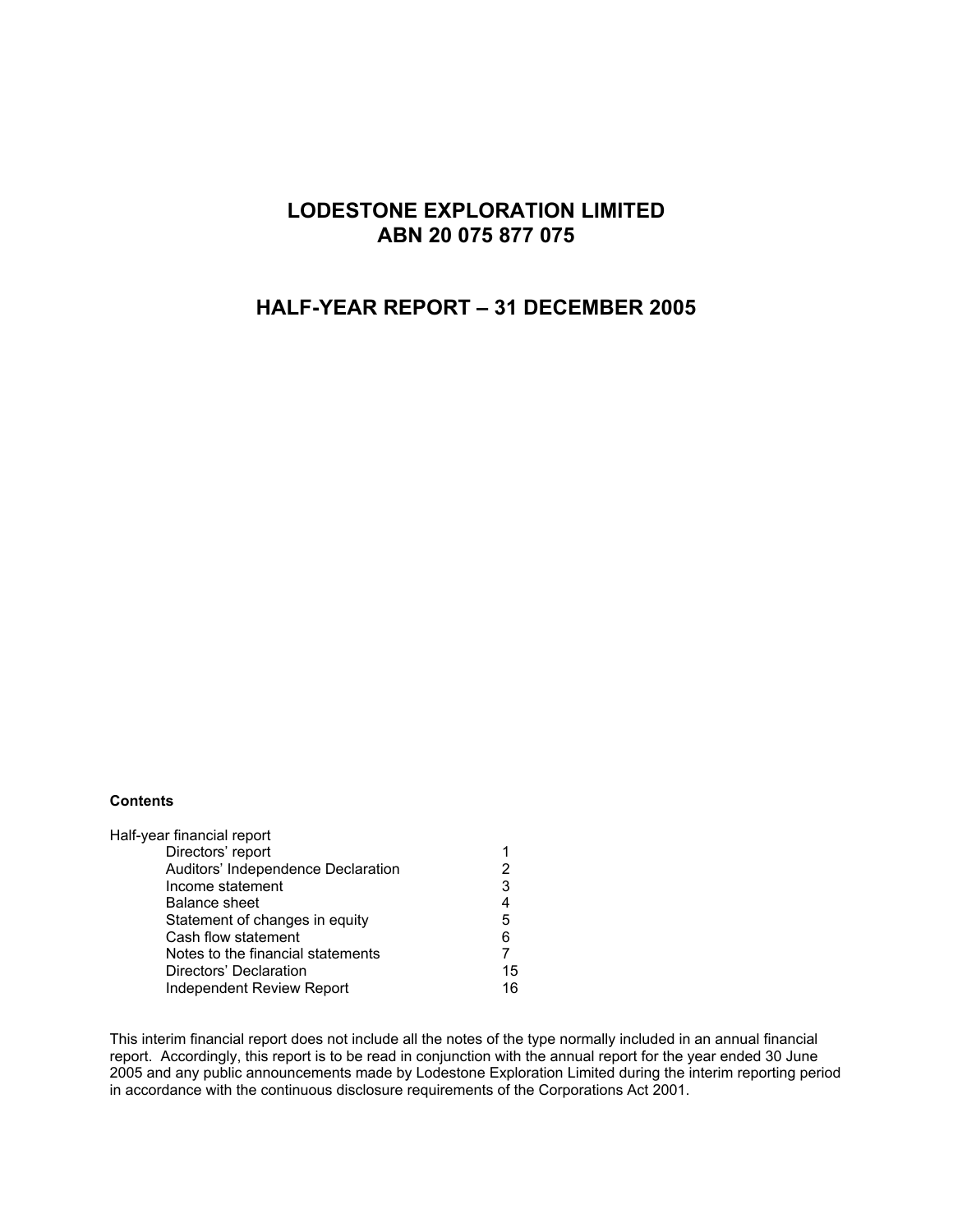# **DIRECTORS' REPORT**

Your directors present their report on the company for the half-year ended 31 December 2005.

#### **Directors**

The following persons were directors of Lodestone Exploration Limited during the whole of the half-year and up to the date of this report:

J T Shaw - Chairman G A J Baynton J L McCawley – Executive Director M Ackland

#### **Review of Operations**

The operating loss after income tax of the company for the half-year was \$806,130 (2004: loss \$432,718). The loss reflects the nature of the company's principal activity, being mineral exploration.

#### **Auditor's Independence Declaration**

Section 307C of the Corporations Act 2001 requires the company's auditors, Pitcher Partners, to provide the directors with a written Independence Declaration in relation to their review of the financial report for the halfyear ended 31 December 2005. The Auditor's Independence Declaration is attached and forms part of this Directors' Report.

This report is made in accordance with a resolution of the directors.

John Mcawley

**J L McCawley Director 21 February 2006**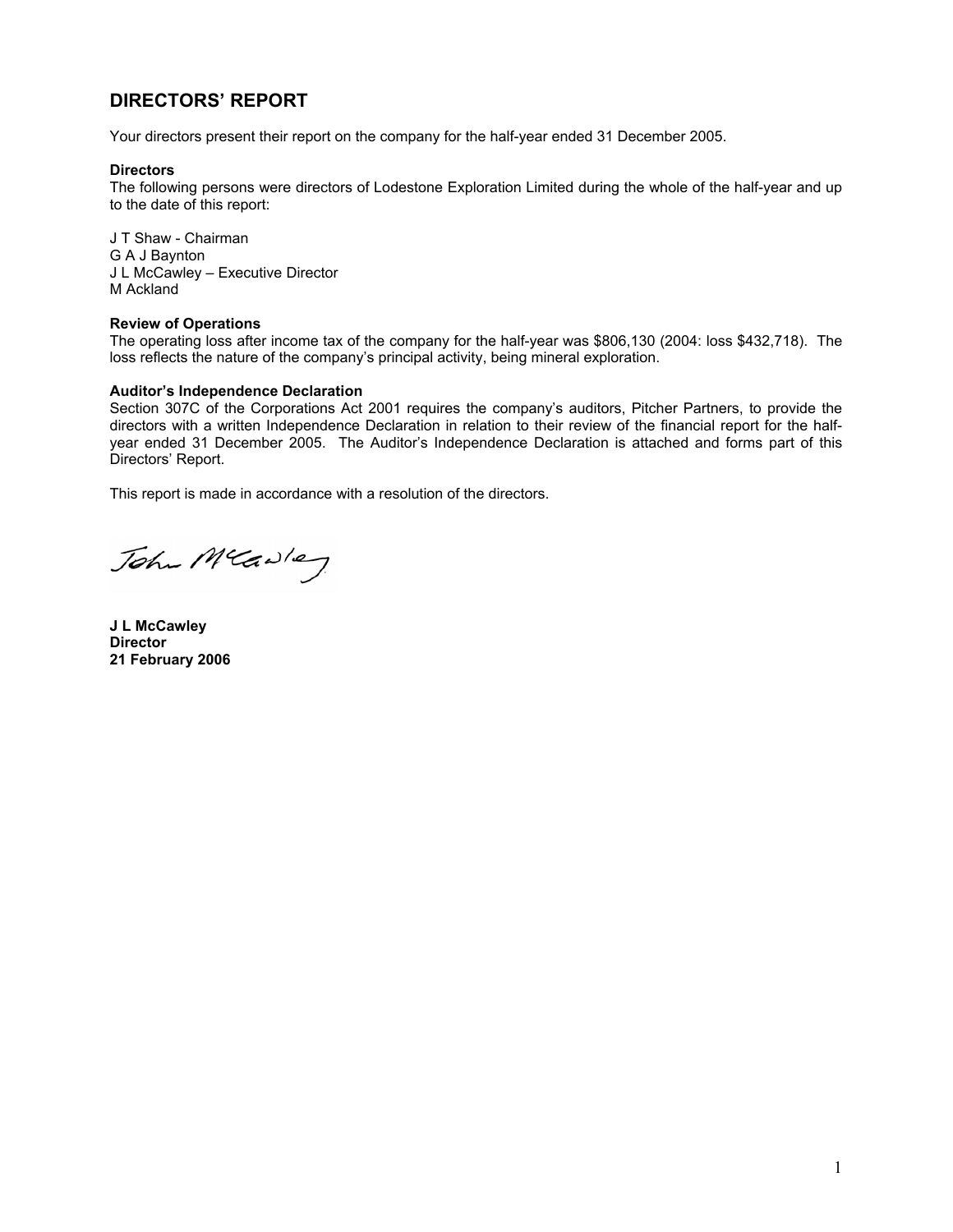

Level 21 300 Queen Street **Brisbane** Queensland 4000

Postal Address: GPO Box 35 Brisbane Old 4001 Australia

Tel: 07 3228 4000 Fax: 07 3221 6420

www.pitcher.com.au info@pitcherqld.com.au

AN INDEPENDENT MEMBER OF BAKER TILLY INTERNATIONAL - OFFICES THROUGHOUT THE WORLD

# **AUDITOR'S INDEPENDENCE DECLARATION TO THE DIRECTORS OF LODESTONE EXPLORATION LIMITED**

In relation to our review of Lodestone Exploration Limited, to the best of my knowledge and belief, there have been:

- a) no contraventions of the auditor independence requirements of the Corporations Act 2001 in relation to the review; and
- b) no contraventions of any applicable code of professional conduct in relation to the review.

This declaration is in respect of Lodestone Exploration Limited for the half-year ended 31 December 2005.

## PITCHER PARTNERS

S A Green Partner

Brisbane, 21 February 2006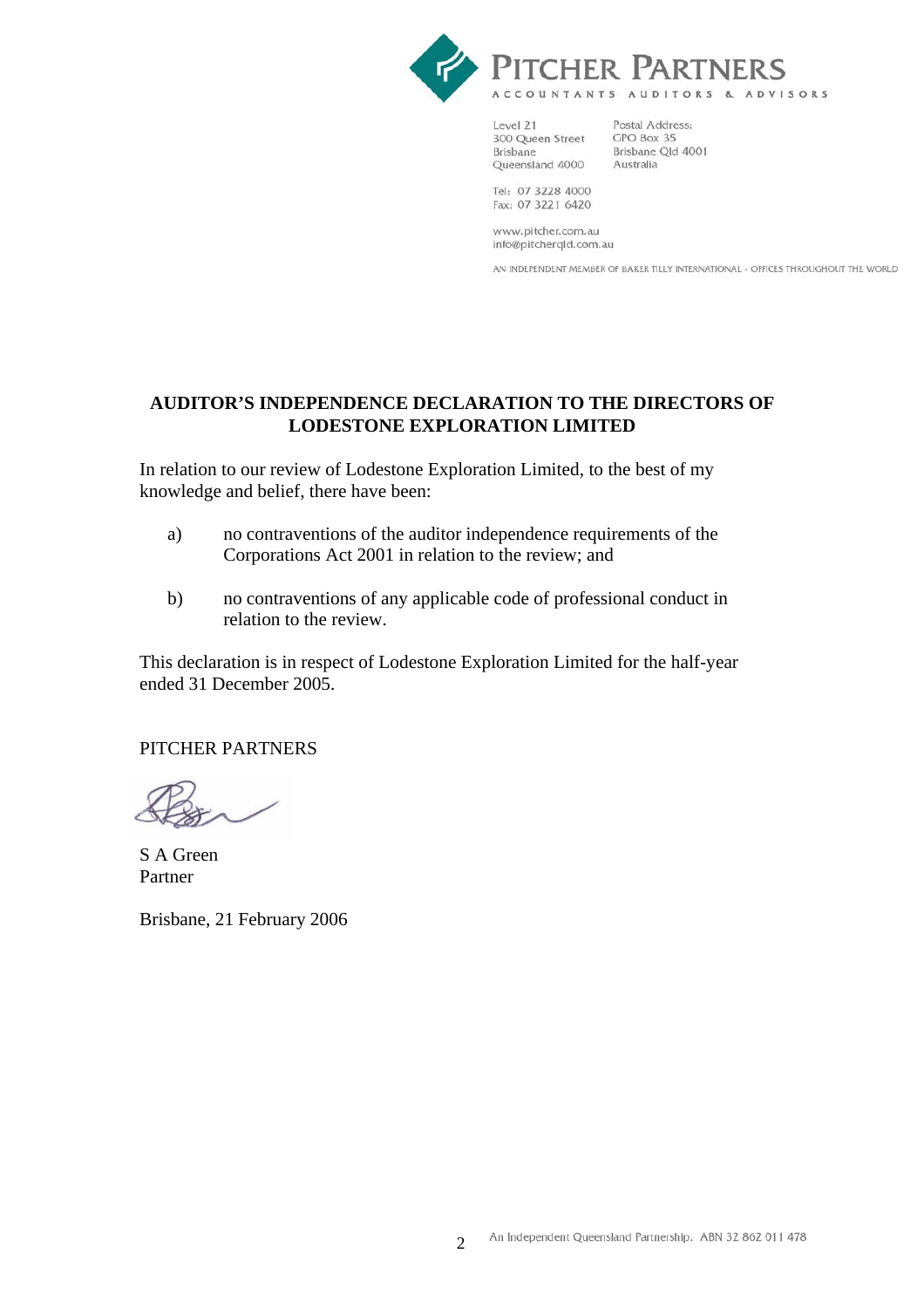# **INCOME STATEMENT FOR THE HALF-YEAR ENDED 31 DECEMBER 2005**

|                                                                                                                                                                   |                                                                      | Half-year                                                            |
|-------------------------------------------------------------------------------------------------------------------------------------------------------------------|----------------------------------------------------------------------|----------------------------------------------------------------------|
|                                                                                                                                                                   | 2005<br>\$                                                           | 2004<br>\$                                                           |
| Revenue from operations                                                                                                                                           |                                                                      |                                                                      |
| Other income<br>Professional services expenses<br><b>Exploration abandoned</b><br>Corporate overhead expenses<br>Depreciation expenses<br>Directors' remuneration | 7,435<br>(43, 510)<br>(646, 808)<br>(60,429)<br>(4,380)<br>(58, 438) | 17,096<br>(34,048)<br>(308, 823)<br>(31,099)<br>(3,531)<br>(72, 313) |
| Profit before income tax                                                                                                                                          | (806, 130)                                                           | (432,718)                                                            |
| Income tax expense                                                                                                                                                |                                                                      |                                                                      |
| Profit attributable to members of Lodestone Exploration Limited                                                                                                   | (806, 130)                                                           | (432,718)                                                            |

|                                                                   | <b>Cents</b> | Cents  |
|-------------------------------------------------------------------|--------------|--------|
| Earnings per share for profit attributable to the ordinary equity |              |        |
| holders of the company:                                           |              |        |
| Basic earnings per share                                          | (2.02)       | (1.35) |
| Diluted earnings per share                                        | (2.02)       | (1.35) |

The above income statement should be read in conjunction with the accompanying notes.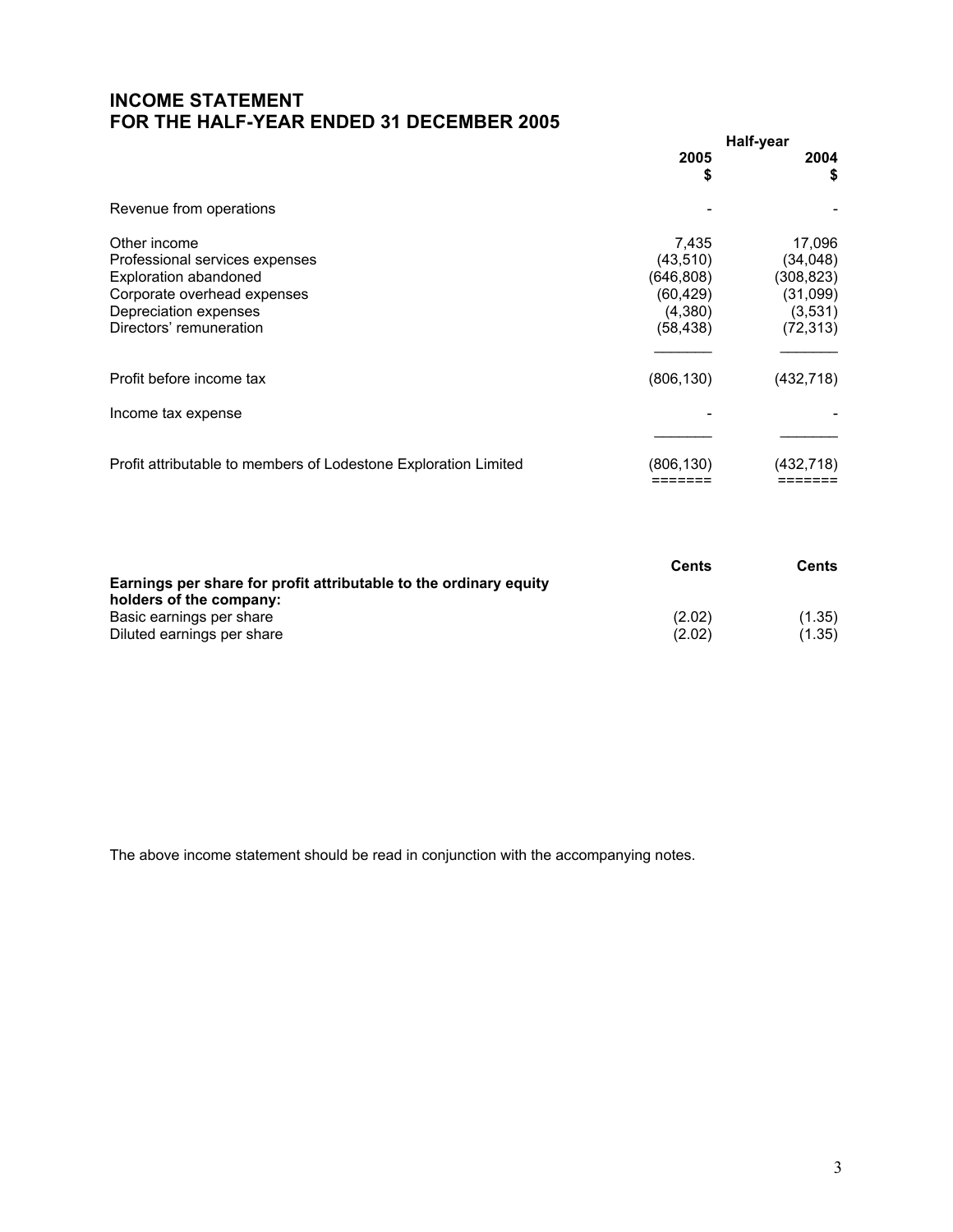# **BALANCE SHEET AS AT 31 DECEMBER 2005**

|                                                                                             | 31 December<br>2005<br>\$            | 30 June<br>2005<br>\$             |
|---------------------------------------------------------------------------------------------|--------------------------------------|-----------------------------------|
| <b>ASSETS</b><br><b>Current assets</b>                                                      |                                      |                                   |
| Cash<br>Receivables                                                                         | 277,074<br>46,291                    | 294,431<br>21,270                 |
| Total current assets                                                                        | 323,365                              | 315,701                           |
| <b>Non-current assets</b><br>Plant and equipment<br><b>Exploration expenditure</b><br>Other | 49,820<br>873,327<br>50,180          | 25,026<br>1,030,814<br>48,180     |
| Total non-current assets                                                                    | 973,327                              | 1,104,020                         |
| <b>Total assets</b><br><b>LIABILITIES</b>                                                   | 1,296,692<br>=======                 | 1,419,721<br>=======              |
| <b>Current liabilities</b><br>Payables                                                      | 18,976                               | 43,055                            |
| <b>Total current liabilities</b>                                                            | 18,976                               | 43,055                            |
| <b>Total liabilities</b>                                                                    | 18,976<br>$=$ $=$ $=$ $=$ $=$ $=$    | 43,055<br>$=$ $=$ $=$ $=$ $=$ $=$ |
| <b>Net assets</b>                                                                           | 1,277,716<br><b>EEEEEEE</b>          | 1,376,666<br><b>EEEEEEE</b>       |
| <b>EQUITY</b><br>Contributed equity<br><b>Accumulated losses</b>                            | 3,923,589<br>(2,645,873)             | 3,216,409<br>(1,839,743)          |
| <b>Total equity</b>                                                                         | 1,277,716<br>$=$ $=$ $=$ $=$ $=$ $=$ | 1,376,666<br>=======              |

The above balance sheet should be read in conjunction with the accompanying notes.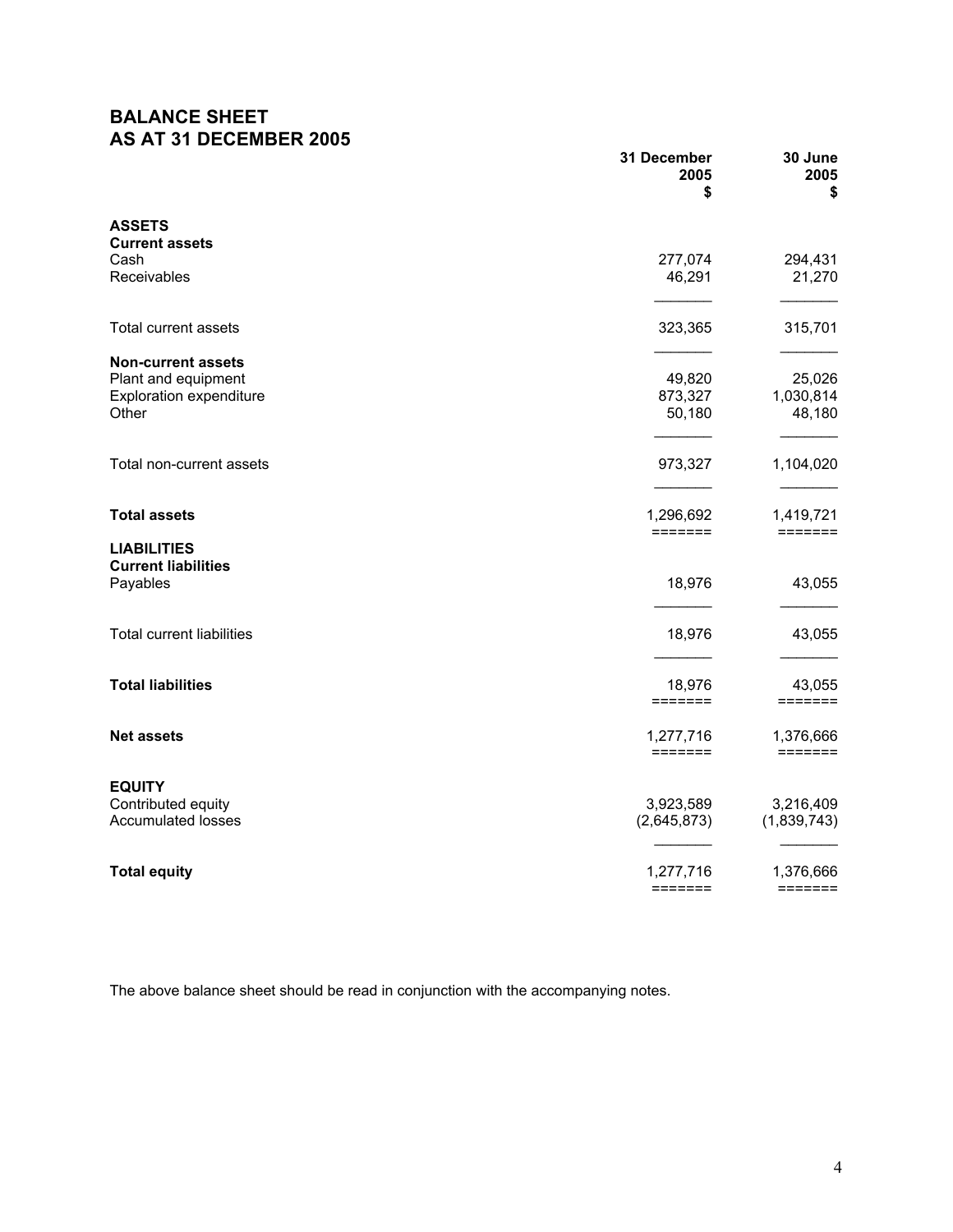## **STATEMENT OF CHANGES IN EQUITY FOR THE HALF-YEAR ENDED 31 DECEMBER 2005**

|                                                                                                                                     | Half-year  |            |
|-------------------------------------------------------------------------------------------------------------------------------------|------------|------------|
|                                                                                                                                     | 2005<br>\$ | 2004<br>S  |
| Total equity at the beginning of the half-year                                                                                      | 1,376,666  | 1,896,892  |
| Contractor share options<br>Profit for the half-year                                                                                | (806, 130) | (432, 718) |
| Total recognised income and expense for the year                                                                                    | (806, 130) | (432, 718) |
| Transactions with equity holders in their capacity as equity holders:<br>Contributions of equity, net of transaction costs (note 4) | 707.180    | 390,250    |
| Total equity at the end of the half-year                                                                                            | 1,277,716  | 1,854,424  |

The above statement of changes in equity should be read in conjunction with the accompanying notes.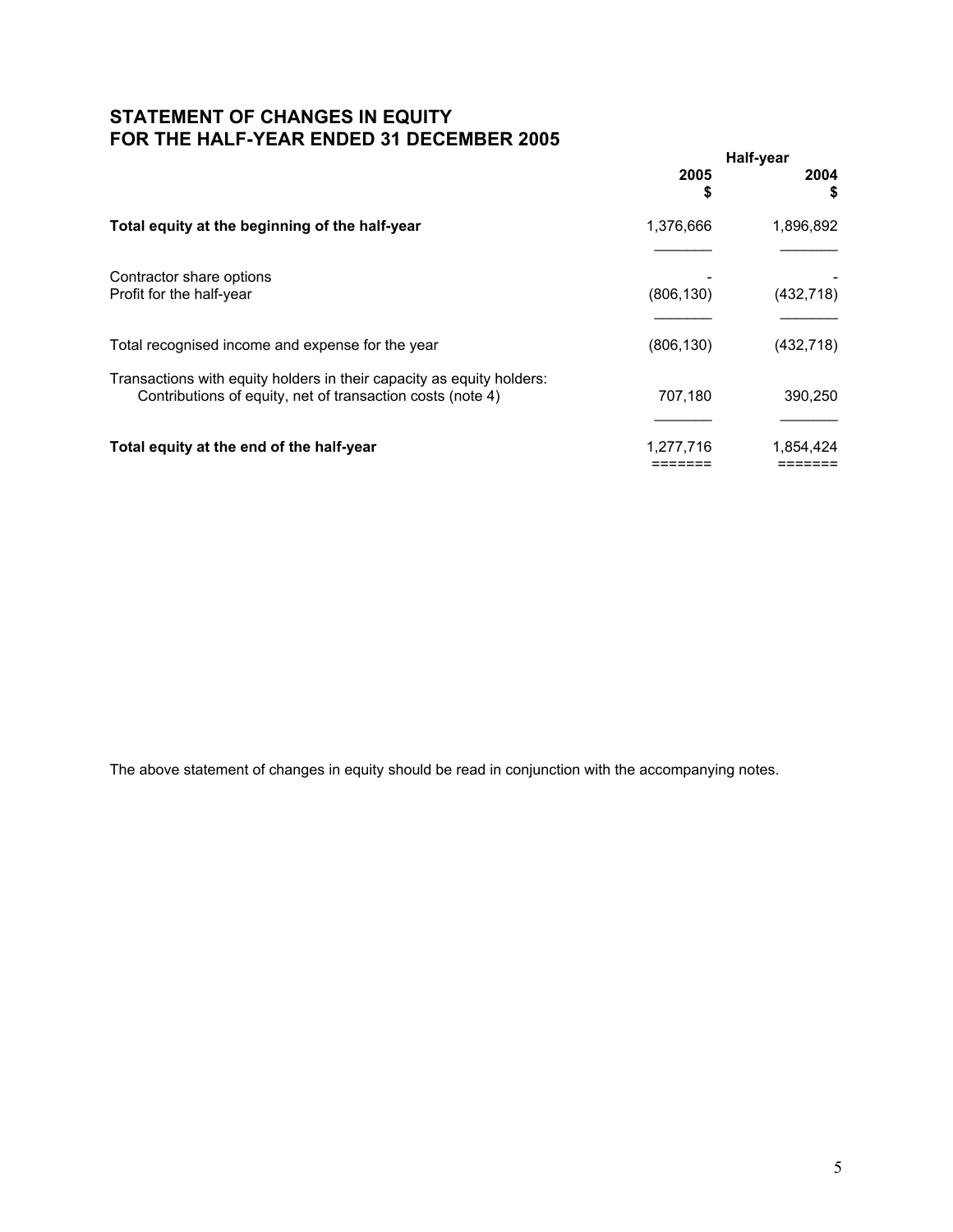# **CASH FLOW STATEMENT FOR THE HALF-YEAR ENDED 31 DECEMBER 2005**

|                                                                                                                                                   |                               | Half-year                      |
|---------------------------------------------------------------------------------------------------------------------------------------------------|-------------------------------|--------------------------------|
|                                                                                                                                                   | 2005<br>\$                    | 2004<br>S                      |
| Cash flows from operating activities                                                                                                              |                               |                                |
| Receipts from customers (inclusive of goods and services tax)<br>Payments to suppliers (inclusive of goods and services tax)<br>Interest received | 30.333<br>(226, 659)<br>7,370 | 30.965<br>(219, 426)<br>17,866 |
| Net cash outflow from operating activities                                                                                                        | (188, 956)                    | (170, 595)                     |
| Cash flows from investing activities                                                                                                              |                               |                                |
| Payments for exploration<br>Payments for fixed assets                                                                                             | (504, 407)<br>(29, 174)       | (454, 978)                     |
| Payment for security deposit                                                                                                                      | (2,000)                       | (7,500)                        |
| Net cash outflow from investing activities                                                                                                        | (535, 581)                    | (462, 478)                     |
| Cash flows from financing activities                                                                                                              |                               |                                |
| Proceeds from share issue                                                                                                                         | 744,400                       | 410,250                        |
| Payment of share issue costs                                                                                                                      | (37, 220)                     | (20,000)                       |
| Net cash inflow from financing activities                                                                                                         | 707,180                       | 390,250                        |
|                                                                                                                                                   |                               |                                |
| Net decrease in cash and cash equivalents                                                                                                         | (17, 357)                     | (242, 823)                     |
| Cash and cash equivalents at the beginning of the half-year                                                                                       | 294,431                       | 894,166                        |
| Cash and cash equivalents at the end of the half-year                                                                                             | 277,074                       | 651,343                        |
|                                                                                                                                                   | $=$ $=$ $=$ $=$ $=$ $=$       | =======                        |

The above cash flow statement should be read in conjunction with the accompanying notes.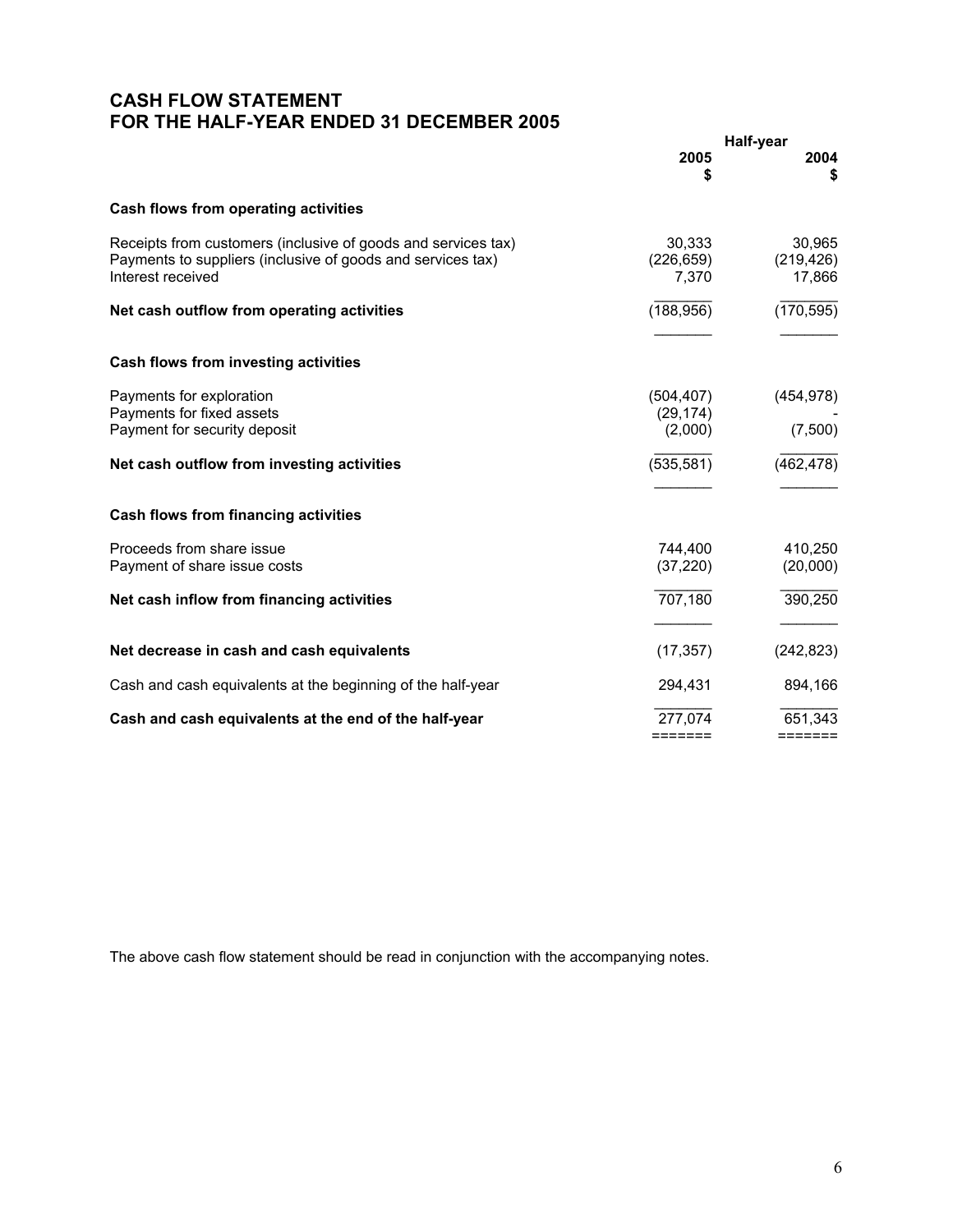### **Note 1 Summary of significant accounting policies**

This general purpose financial report for the interim half-year reporting period ended 31 December 2005 has been prepared in accordance with Accounting Standard AASB 134 Interim Financial Reporting and the Corporations Act 2001.

This interim financial report does not include all the notes of the type normally included in an annual financial report. Accordingly, this report is to be read in conjunction with the annual report for the year ended 30 June 2005 and any public announcements made by Lodestone Exploration Limited during the interim reporting period in accordance with the continuous disclosure requirements of the Corporations Act 2001.

### **(a) Basis of preparation of half-year financial report**

The principal accounting policies adopted in the preparation of the financial report are set out below. These policies have been consistently applied to all the periods presented, unless otherwise stated.

#### *Application of AASB 1 First-time Adoption of Australian Equivalents to International Financial Reporting Standards*

This interim financial report is the first Lodestone Exploration Limited interim financial report to be prepared in accordance with AIFRS's. AASB 1 *First time Adoption of Australian Equivalents to International Financial Reporting Standards* has been applied in preparing these financial statements.

Financial statements of Lodestone Exploration Limited until 30 June 2005 had been prepared in accordance with previous Australian Generally Accepted Accounting Principles (AGAAP). AGAAP differs in certain respects from AIFRS. When preparing the Lodestone Exploration Limited interim financial report for the half year ended 31 December 2005, management has amended certain accounting and valuation methods applied in the previous AGAAP financial statements to comply with AIFRS. With the exception of financial instruments, the comparative figures were restated to reflect these adjustments. The Company has taken the exemption available under AASB 1 to only apply AASB 132 *Financial Instruments: Disclosure and Presentation* and AASB 139 *Financial Instruments: Recognition and Measurement* from 1 July 2005.

Reconciliations and descriptions of the effect of the transition from previous AGAAP to AIFRS's on the Company's equity and its net income are given in note 7.

### *Historical cost convention*

These financial statements have been prepared under the historical cost convention, as modified by the revaluation of available-for-sale financial assets, financial assets and liabilities (including derivative instruments) at fair value through profit or less, certain classes of property, plant and equipment and investment property.

### **(b) Income tax**

The income tax expense or revenue for the period is the tax payable on the current period's taxable income based on the national income tax rate for each jurisdiction adjusted by changes in deferred tax assets and liabilities attributable to temporary differences between the tax bases of assets and liabilities and their carrying amounts in the financial statements, and to unused tax losses.

Deferred tax assets and liabilities are recognized for temporary differences at the tax rates expected to apply when the assets are recovered or liabilities are settled, based on those tax rates which are enacted or substantively enacted in each jurisdiction. The relevant tax rates are applied to the cumulative amounts of deductible and taxable temporary differences to measure the deferred tax asset or liability. An exception is made for certain temporary differences arising from the initial recognition of an asset or a liability. No deferred tax asset or liability is recognized in relation to these temporary differences if they arose in a transaction, other than a business combination, that at the time of the transaction did not affect either accounting profit or taxable profit or loss.

Deferred tax assets are recognized for deductible temporary differences and unused tax losses only if it is probable that future taxable amounts will be available to utilise those temporary differences and losses.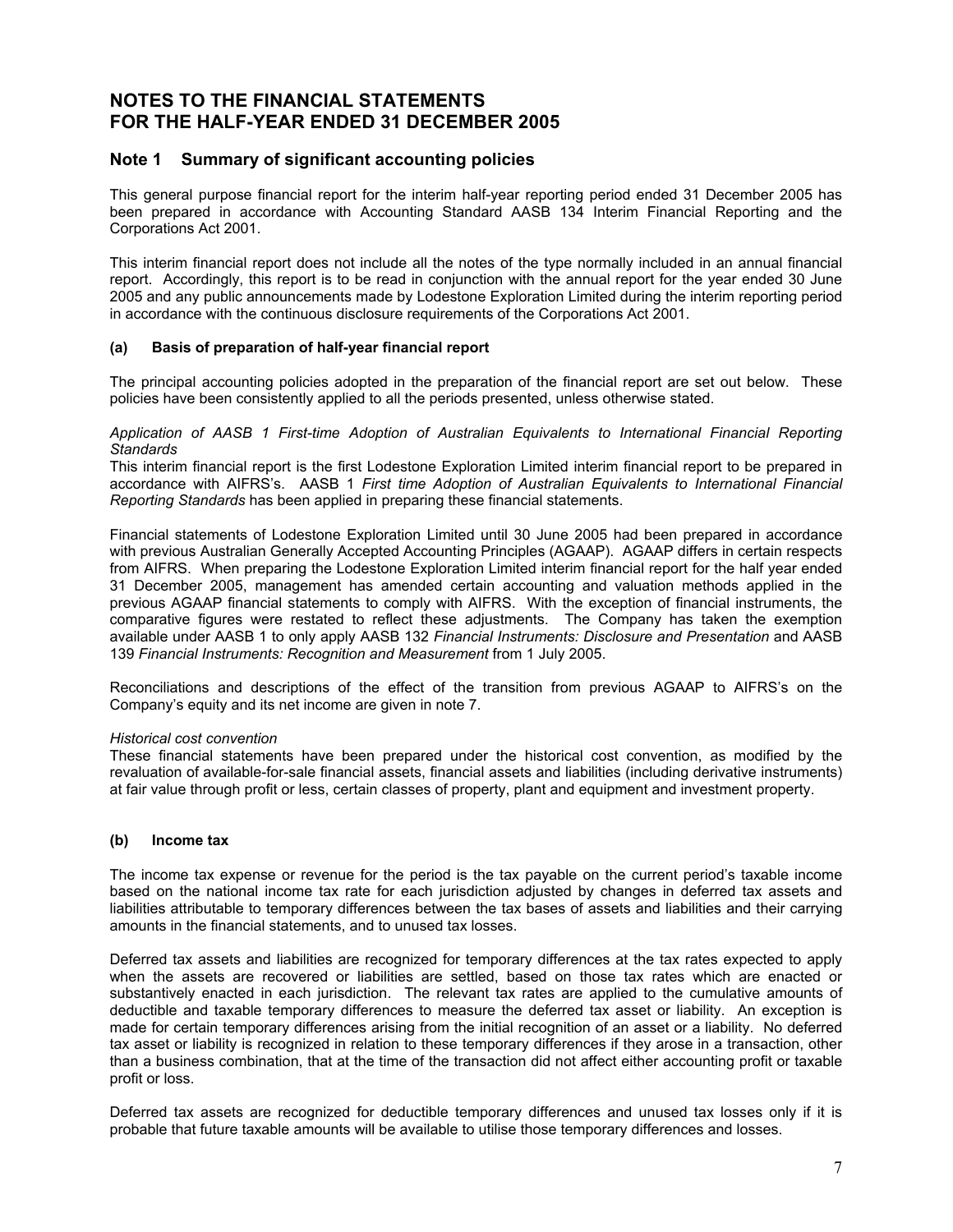## **Note 1 Summary of significant accounting policies (continued)**

### **(c) Exploration expenditure**

Exploration expenditure incurred by or on behalf of the entity is accumulated separately for each area of interest until such time as the area moves into development phase, or is abandoned or sold. The realisation of the value of expenditure carried forward depends upon any commercial results that may be obtained through successful development and exploitation of the area of interest or alternatively by its sale. If an area of interest is abandoned or is considered to be of no further commercial interest the accumulated exploration costs relating to the area are written off against income in the year of abandonment.

### **(d) Acquisitions of assets**

The purchase method of accounting is used for all acquisitions of assets. Cost is measured as the fair value of the assets given up, shares issued or liabilities incurred or assumed at the date of exchange plus costs directly attributable to the acquisition.

### **(e) Impairment of assets**

Assets that have an indefinite life are not subject to amortization and are tested annually for impairment. Assets that are subject to amortisation are reviewed for impairment whenever events or changes in circumstances indicate that the carrying amount may not be recoverable. An impairment loss is recognised for the amount by which the asset's carrying amount exceeds its recoverable amount. The recoverable amount is the higher of an asset's fair value less costs to sell and value in use. For the purposes of assessing impairment, assets are grouped at the lowest levels for which there are separately identifiable cash flows (cash generating units).

### **(f) Property, plant and equipment**

Depreciation is calculated using the straight line method to allocate their cost or revalued amounts, net of their residual values, over their estimated useful lives, as follows:

Plant and equipment 5 – 10 years

The assets' residual values and useful lives are reviewed, and adjusted if appropriate, at each balance sheet date.

An asset's carrying amount is written down immediately to its recoverable amount if the asset's carrying amount is greater than its estimated recoverable amount (note 1(e))

Gains and losses on disposals are determined by comparing proceeds with carrying amount. These are included in the income statement. When revalued assets are sold, it is Company policy to transfer the amounts included in other reserves in respect of those assets to retained earnings.

### **(g) Trade and other creditors**

These amounts represent liabilities for goods and services provided to the entity prior to the end of the financial year and which are unpaid. The amounts are unsecured and are usually paid within 30 days of recognition.

### **(h) Cash and cash equivalents**

Cash and cash equivalents includes cash on hand, deposits held at call with financial institutions, other shortterm, highly liquid investments with original maturities of three months or less that are readily convertible to known amounts of cash and which are subject to an insignificant risk of changes in value.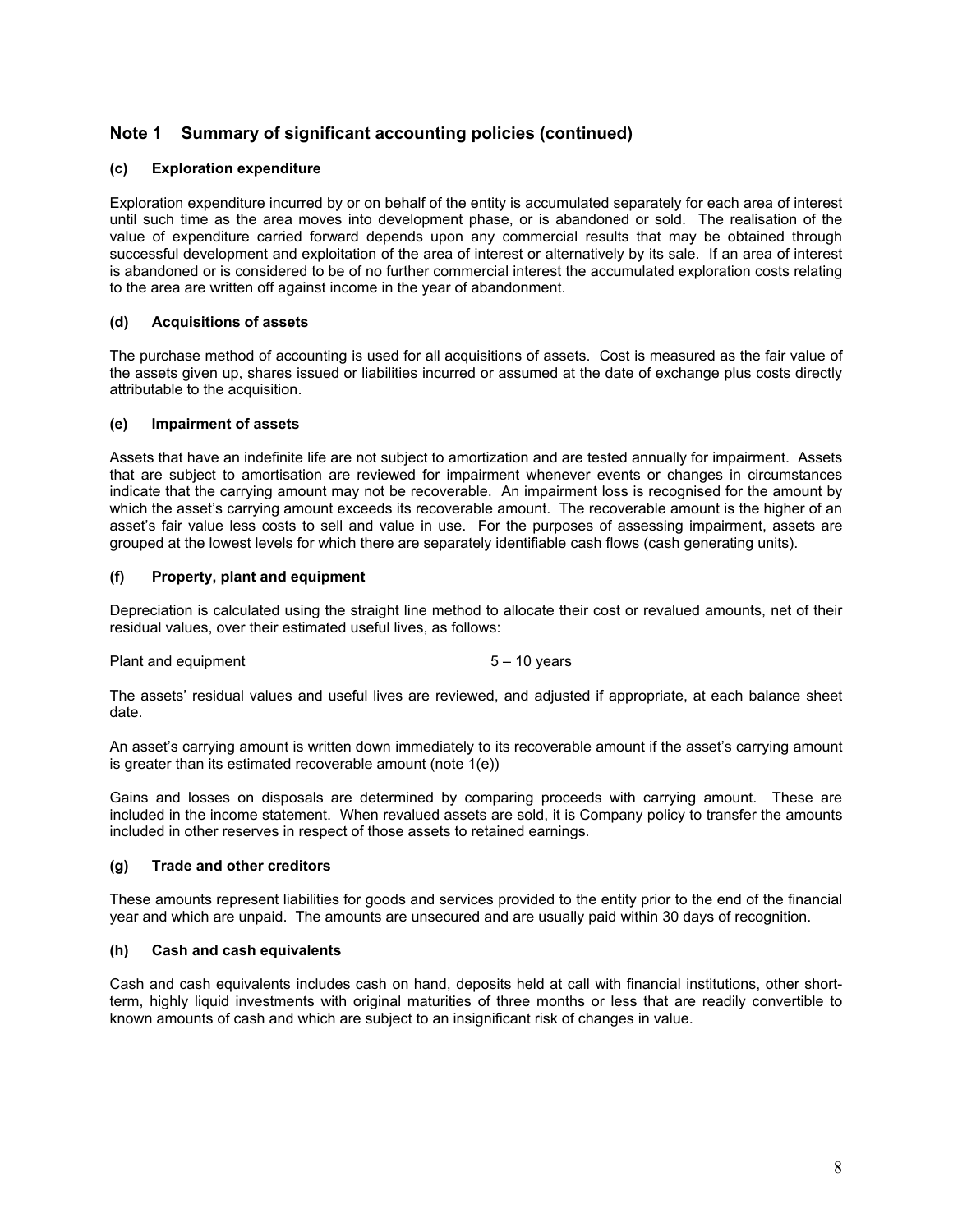## **Note 1 Summary of significant accounting policies (continued)**

### **(i) Earnings per share**

### *(i) Basic earnings per share*

 Basic earnings per share is determined by dividing the profit attributable to equity holders of the company, excluding any costs of servicing equity other than ordinary shares, by the weighted average number of ordinary shares outstanding during the half-year, adjusted for bonus elements in ordinary shares issued during the half year.

### *(ii) Diluted earnings per share*

Diluted earnings per share adjusts the figures used in the determination of basic earnings per share to take into account the after income tax effect of interest and other financing costs associated with dilutive potential ordinary shares and the weighted average number of shares assumed to have been issued for no consideration in relation to dilutive potential ordinary shares.

### **(j) Website costs**

Costs in relation to web sites are charged as expenses in the period in which they are incurred. Costs in relation to the development of a web site, and ongoing costs of maintenance during the operating phase are considered to be expenses.

### **(k) Contributed equity**

Ordinary shares are classified as equity. Incremental costs directly attributable to the issue of new shares or options are shown in equity as a deduction, net of tax, from the proceeds. Incremental costs directly attributable to the issue of new shares or options, or for the acquisition of a business, are included in the cost of the acquisition as part of the purchase consideration.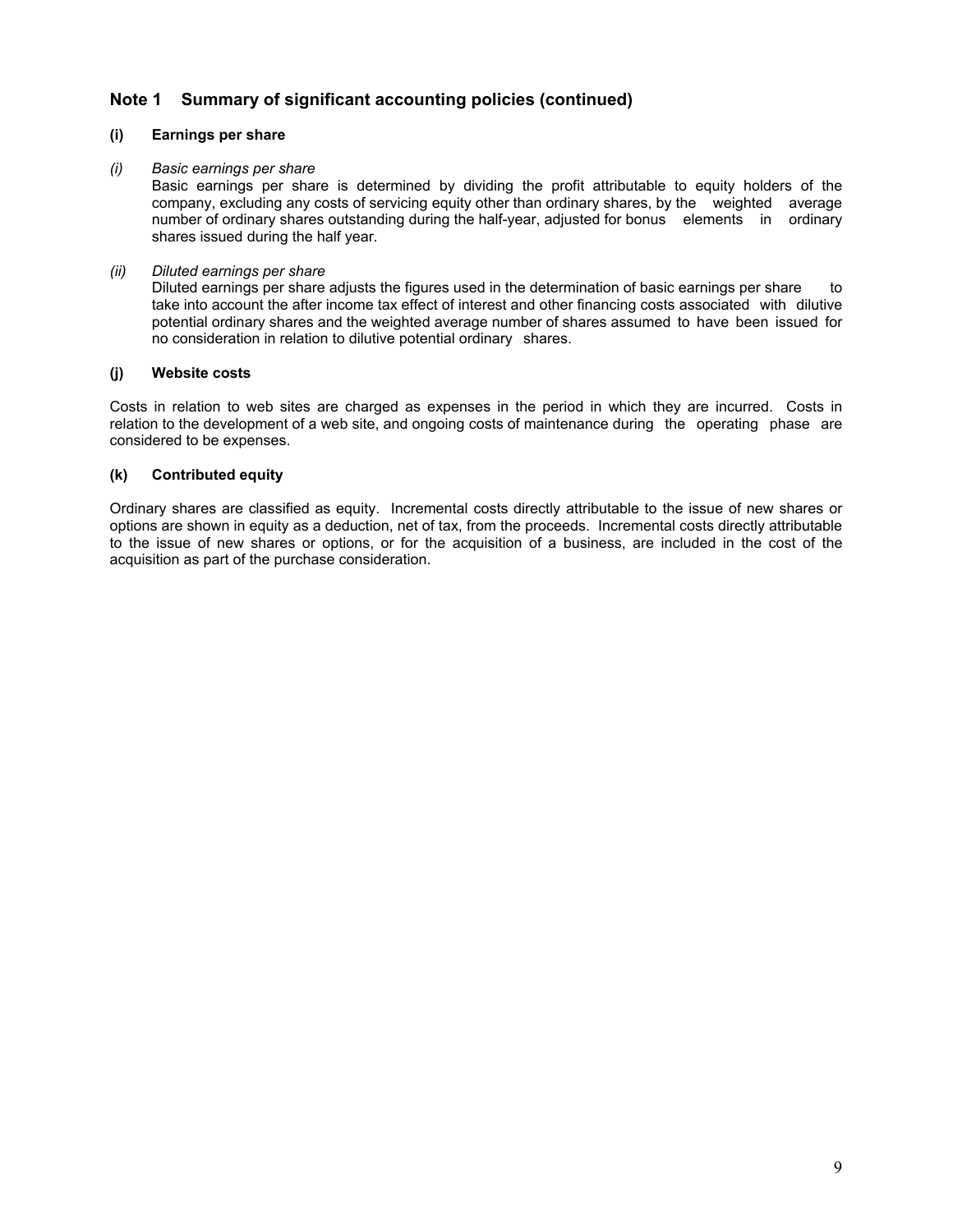### **Note 2 Segment information**

The company operates solely within one business segment, being the mineral exploration industry in Australia.

### **Note 3 Profit for the half-year**

|                                                                                                                       |               |               | Half-year<br>2005<br>\$ | 2004<br>\$ |
|-----------------------------------------------------------------------------------------------------------------------|---------------|---------------|-------------------------|------------|
| Profit for the half-year includes the following items that are unusual<br>because of their nature, size or incidence: |               |               |                         |            |
| <b>Expenses</b><br>Profit before income tax includes the following specific expenses:                                 |               |               |                         |            |
| Exploration abandoned                                                                                                 |               |               | 646.808                 | 308,823    |
| Note 4<br><b>Equity securities issued</b>                                                                             |               |               |                         |            |
|                                                                                                                       |               | Half-year     |                         | Half-year  |
|                                                                                                                       | 2005          | 2004          | 2005                    | 2004       |
|                                                                                                                       | <b>Shares</b> | <b>Shares</b> | \$                      | \$         |
| too uga af avdinam cabayaa duulna tha balf yaay                                                                       |               |               |                         |            |

| Issues of ordinary shares during the half-year<br>Shares issued<br>Exercise of options issued under the prospectus<br>Share issue expenses | 11.452.311<br>$\overline{\phantom{0}}$ | 4.000.000<br>51.250 | 744.400<br>$\overline{\phantom{a}}$<br>(37.220) | 400,000<br>10.250<br>(20,000) |
|--------------------------------------------------------------------------------------------------------------------------------------------|----------------------------------------|---------------------|-------------------------------------------------|-------------------------------|
| Net increase in contributed equity                                                                                                         | 11.452.311                             | 4.051.250           | 707.180                                         | 390,250                       |

## **Note 5 Commitments for expenditure**

|                                                                                                                                                                                                                             |                    | Half-year            |  |  |
|-----------------------------------------------------------------------------------------------------------------------------------------------------------------------------------------------------------------------------|--------------------|----------------------|--|--|
|                                                                                                                                                                                                                             | 2005<br>\$         | 2004<br>\$           |  |  |
| <b>Exploration commitments</b><br>Commitments as at 31 December 2005 for payments under<br>exploration permits for minerals in existence at the reporting date but<br>not recognised as liabilities payable are as follows: |                    |                      |  |  |
| Within one year<br>Later than one year but not later than 5 years<br>Later than 5 years                                                                                                                                     | 881.000<br>971.000 | 900.000<br>1,300,000 |  |  |
| Commitments as at 31 December 2005 not recognised in the<br>financial statements                                                                                                                                            | 1,852,000          | 2,200,000            |  |  |

So as to maintain current rights to tenure of various exploration tenements, the company will be required to outlay amounts in respect of tenement exploration expenditure commitments. These outlays, which arise in relation to granted tenements are noted above. The outlays may be varied from time to time, subject to approval of the relevant government departments, and may be relieved if a tenement is relinquished, work program deferred or Joint Venture Agreement concluded.

Exploration commitments total \$1,852,000. They extend over 18 exploration tenements and are calculated on the assumption that each of these tenements will be held for its full term. But, in fact, commitments will decrease materially as exploration advances and ground that is shown to be unprospective is progressively surrendered. Expenditure commitments on prospective ground will be met out of existing funds, joint ventures, and new capital raisings.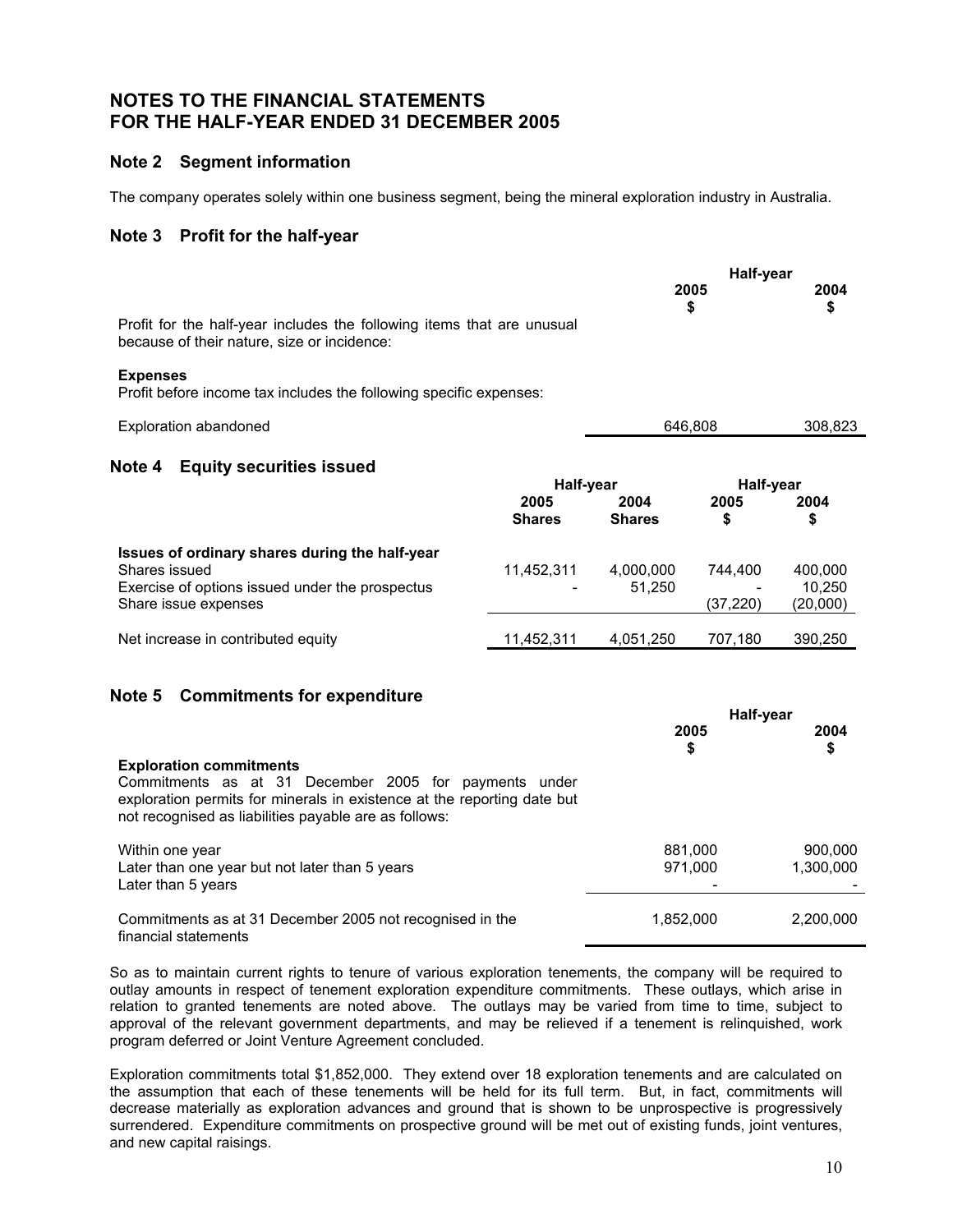### **Note 6 Events occurring after the balance sheet date**

There have been no matters or circumstances, that have arisen since the end of the half-year, that have significantly affected, or may affect, the operations of the company, the results of those operations or the state of affairs of the company in future financial years.

### **Note 7 Explanation of transition to Australian equivalents to IFRSs**

#### **(1) Reconciliation of equity reported under previous Australian Generally Accepted Accounting Principles (AGAAP) to equity under Australian equivalents to IFRSs (AIFRS)**

### **(a) At the date of transition to AIFRS: 1 July 2004**

|                                                 | Previous     | Effect of<br>transition to |              |
|-------------------------------------------------|--------------|----------------------------|--------------|
|                                                 | <b>AGAAP</b> | <b>AIFRS</b>               | <b>AIFRS</b> |
|                                                 | \$           | \$                         | \$           |
| <b>ASSETS</b>                                   |              |                            |              |
| <b>Current assets</b>                           |              |                            |              |
| Cash and cash equivalents                       | 894,166      |                            | 894,166      |
| Receivables                                     | 27,567       |                            | 27,567       |
| <b>Total current assets</b>                     | 921,733      |                            | 921,733      |
| <b>Non-current assets</b>                       |              |                            |              |
| Plant and equipment                             | 32,037       |                            | 32,037       |
| <b>Exploration expenditure</b>                  | 959,898      |                            | 959,898      |
| Other                                           | 28,260       |                            | 28,260       |
| Total non-current assets                        | 1,020,195    |                            | 1,020,195    |
| <b>Total assets</b>                             | 1,941,928    |                            | 1,941,928    |
| <b>LIABILITIES</b>                              |              |                            |              |
| <b>Current liabilities</b>                      |              |                            |              |
| Payables                                        | 45,036       |                            | 45,036       |
| <b>Total current liabilities</b>                | 45,036       |                            | 45,036       |
| <b>Total liabilities</b>                        | 45,036       |                            | 45,036       |
| <b>Net assets</b>                               | 1,896,892    |                            | 1,896,892    |
|                                                 |              |                            |              |
| <b>EQUITY</b>                                   |              |                            |              |
| Contributed equity<br><b>Accumulated losses</b> | 2,826,159    |                            | 2,826,159    |
|                                                 | (929, 267)   |                            | (929, 267)   |
| <b>Total equity</b>                             | 1,896,892    | $\overline{\phantom{a}}$   | 1,896,892    |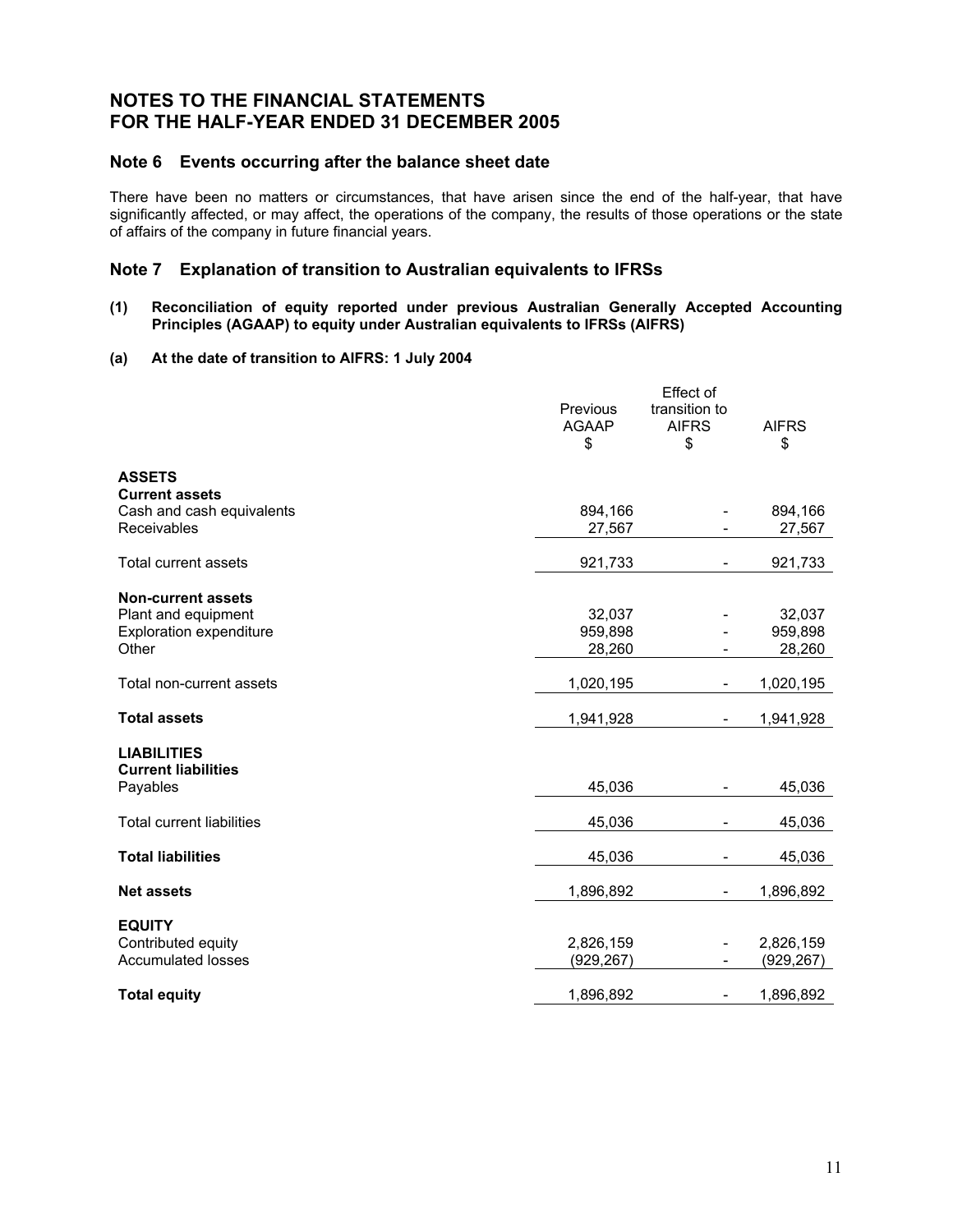### **(b) At the end of the last half-year reporting period under previous AGAAP: 31 December 2004**

|                                                    | Previous           | Effect of<br>transition to |                    |
|----------------------------------------------------|--------------------|----------------------------|--------------------|
|                                                    | <b>AGAAP</b><br>\$ | <b>AIFRS</b><br>\$         | <b>AIFRS</b><br>\$ |
|                                                    |                    |                            |                    |
| <b>ASSETS</b>                                      |                    |                            |                    |
| <b>Current assets</b><br>Cash and cash equivalents | 651,343            |                            | 651,343            |
| Receivables                                        | 47,426             |                            | 47,426             |
| Other                                              | 35,760             |                            | 35,760             |
| Total current assets                               | 734,529            |                            | 734,529            |
| <b>Non-current assets</b>                          |                    |                            |                    |
| Plant and equipment                                | 28,506             |                            | 28,506             |
| <b>Exploration expenditure</b>                     | 1,105,325          |                            | 1,105,325          |
| Total non-current assets                           | 1,133,831          | $\overline{\phantom{m}}$   | 1,133,831          |
| <b>Total assets</b>                                | 1,868,360          |                            | 1,868,360          |
| <b>LIABILITIES</b>                                 |                    |                            |                    |
| <b>Current liabilities</b>                         |                    |                            |                    |
| Payables                                           | 13,936             | $\overline{\phantom{a}}$   | 13,936             |
| <b>Total current liabilities</b>                   | 13,936             |                            | 13,936             |
| <b>Total liabilities</b>                           | 13,936             |                            | 13,936             |
| <b>Net assets</b>                                  | 1,854,424          |                            | 1,854,424          |
| <b>EQUITY</b>                                      |                    |                            |                    |
| Contributed equity                                 | 3,216,409          |                            | 3,216,409          |
| <b>Accumulated losses</b>                          | (1,361,985)        |                            | (1, 361, 985)      |
| <b>Total equity</b>                                | 1,854,424          | $\overline{\phantom{a}}$   | 1,854,424          |
|                                                    |                    |                            |                    |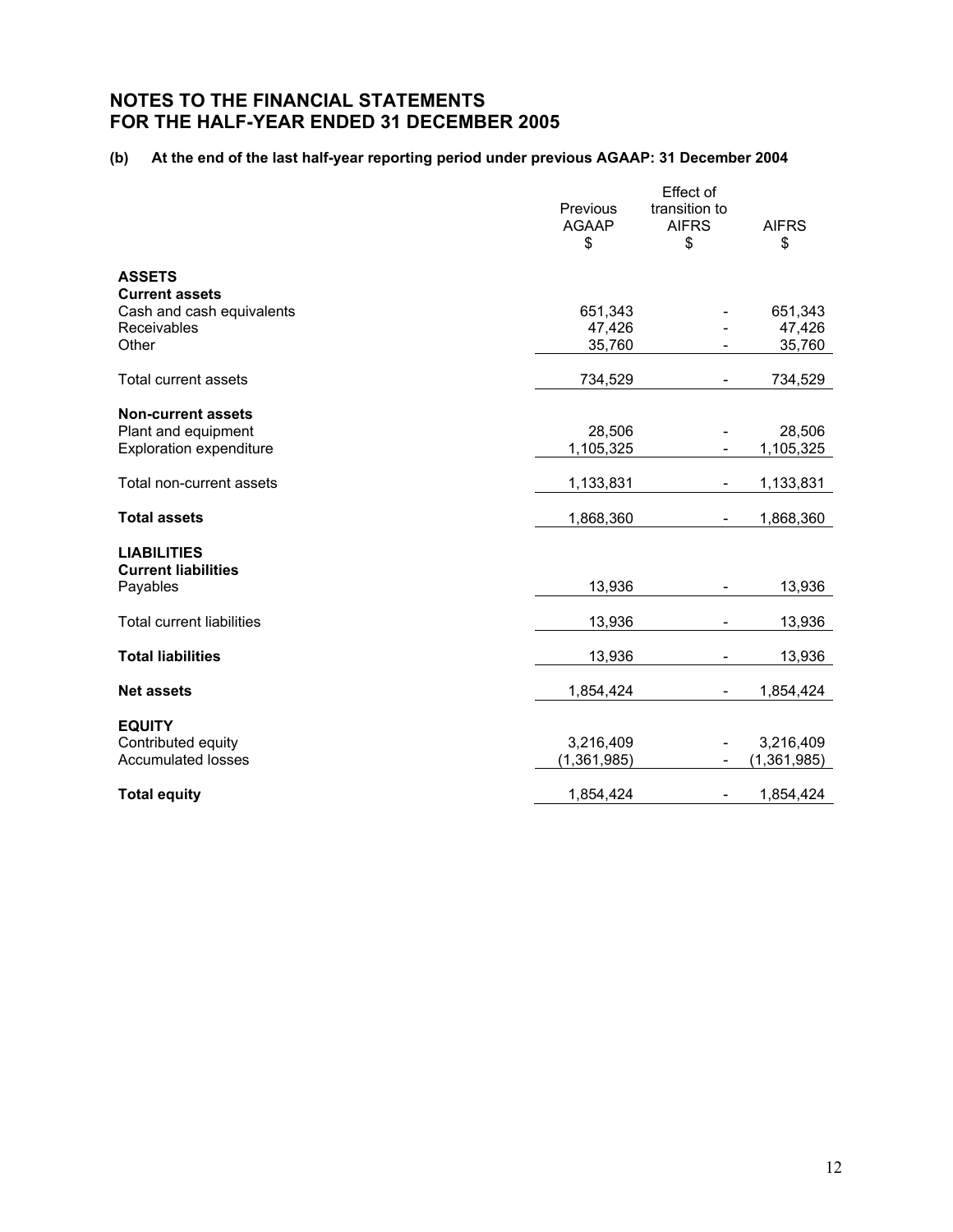### **(c) At the end of the last reporting period under previous AGAAP: 30 June 2005**

|                                  |              | Effect of                |              |
|----------------------------------|--------------|--------------------------|--------------|
|                                  | Previous     | transition to            |              |
|                                  | <b>AGAAP</b> | <b>AIFRS</b>             | <b>AIFRS</b> |
|                                  | \$           | \$                       | \$           |
| <b>ASSETS</b>                    |              |                          |              |
| <b>Current assets</b>            |              |                          |              |
| Cash and cash equivalents        | 294,431      |                          | 294,431      |
| <b>Receivables</b>               | 21,270       |                          | 21,270       |
| <b>Total current assets</b>      | 315,701      | -                        | 315,701      |
| <b>Non-current assets</b>        |              |                          |              |
| Plant and equipment              | 25,026       |                          | 25,026       |
| <b>Exploration expenditure</b>   | 1,030,814    |                          | 1,030,814    |
| Other                            | 48,180       |                          | 48,180       |
|                                  |              |                          |              |
| Total non-current assets         | 1,104,020    |                          | 1,104,020    |
| <b>Total assets</b>              | 1,419,721    | L,                       | 1,419,721    |
| <b>LIABILITIES</b>               |              |                          |              |
| <b>Current liabilities</b>       |              |                          |              |
| Payables                         | 43,055       | $\overline{\phantom{a}}$ | 43,055       |
| <b>Total current liabilities</b> | 43,055       |                          | 43,055       |
|                                  |              |                          |              |
| <b>Total liabilities</b>         | 43,055       |                          | 43,055       |
| <b>Net assets</b>                | 1,376,666    |                          | 1,376,666    |
|                                  |              |                          |              |
| <b>EQUITY</b>                    |              |                          |              |
| Contributed equity               | 3,216,409    |                          | 3,216,409    |
| <b>Accumulated losses</b>        | (1,839,743)  | -                        | (1,839,743)  |
| <b>Total equity</b>              | 1,376,666    | $\overline{\phantom{a}}$ | 1,376,666    |
|                                  |              |                          |              |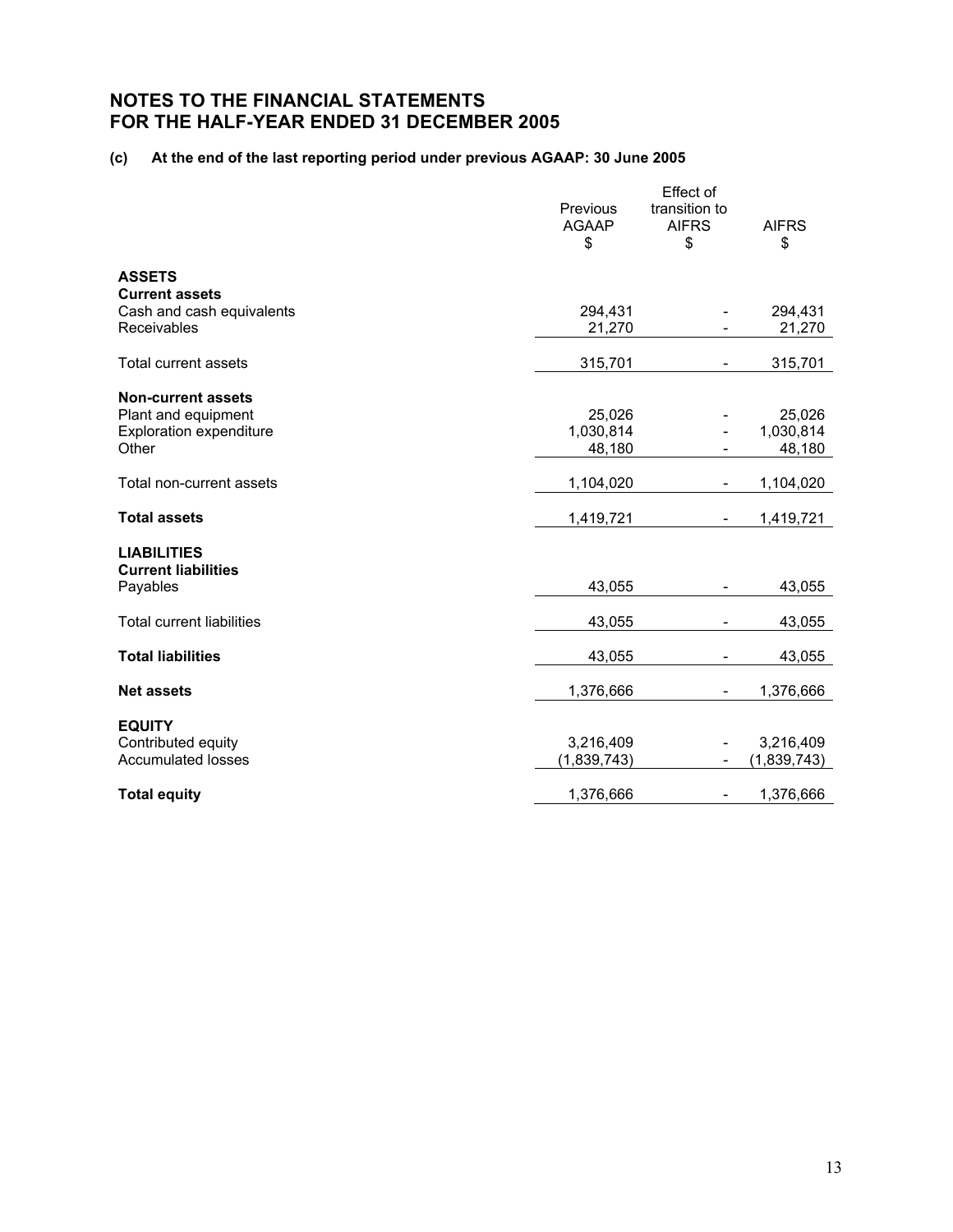**(2) Reconciliation of profit under previous AGAAP to profit under Australian equivalents to IFRSs (AIFRS)** 

#### **(a) Reconciliation of profit for the half-year ended 31 December 2004**

|                                | <b>Previous</b><br><b>AGAAP</b><br>\$ | Effect of<br>transition to<br><b>AIFRS</b><br>\$ | <b>AIFRS</b><br>\$ |
|--------------------------------|---------------------------------------|--------------------------------------------------|--------------------|
| Revenue                        | 17,096                                |                                                  | 17,096             |
| Other income                   |                                       |                                                  |                    |
| Professional services expenses | (34,048)                              |                                                  | (34,048)           |
| <b>Exploration abandoned</b>   | (308, 823)                            | -                                                | (308, 823)         |
| Corporate overhead expenses    | (31,099)                              |                                                  | (31,099)           |
| Depreciation expenses          | (3,531)                               |                                                  | (3,531)            |
| Directors' remuneration        | (72,313)                              |                                                  | (72,313)           |
| Profit before income tax       | (432, 718)                            |                                                  | (432, 718)         |
| Income tax expense             |                                       |                                                  |                    |
| Profit for the half-year       | (432,718)                             |                                                  | (432,718)          |

### **(b) Reconciliation of profit for the year ended 30 June 2005**

|                                                                                                                                                                   | <b>Previous</b><br><b>AGAAP</b><br>\$                       | Effect of<br>transition to<br><b>AIFRS</b><br>\$ | <b>AIFRS</b><br>\$                                           |
|-------------------------------------------------------------------------------------------------------------------------------------------------------------------|-------------------------------------------------------------|--------------------------------------------------|--------------------------------------------------------------|
| Revenue                                                                                                                                                           | 27,739                                                      |                                                  | 27,739                                                       |
| Other income<br>Professional services expenses<br><b>Exploration abandoned</b><br>Corporate overhead expenses<br>Depreciation expenses<br>Directors' remuneration | (80, 161)<br>(650,919)<br>(54, 936)<br>(7,011)<br>(145,188) |                                                  | (80, 161)<br>(650, 919)<br>(54, 936)<br>(7,011)<br>(145,188) |
| Profit before income tax                                                                                                                                          | (910, 476)                                                  |                                                  | (910, 476)                                                   |
| Income tax expense                                                                                                                                                |                                                             |                                                  |                                                              |
| Profit for the half-year                                                                                                                                          | (910,476)                                                   |                                                  | (910,476)                                                    |

### **(3) Reconciliation of cash flow statement for the year ended 30 June 2005**

The adoption of AIFRSs has not resulted in any material adjustments to the cash flow statement.

### **(4) Notes to the reconciliations**

As can be seen from the reconciliations above the adoption of AIFRS has not resulted in any adjustments to the Balance Sheet or Income Statement.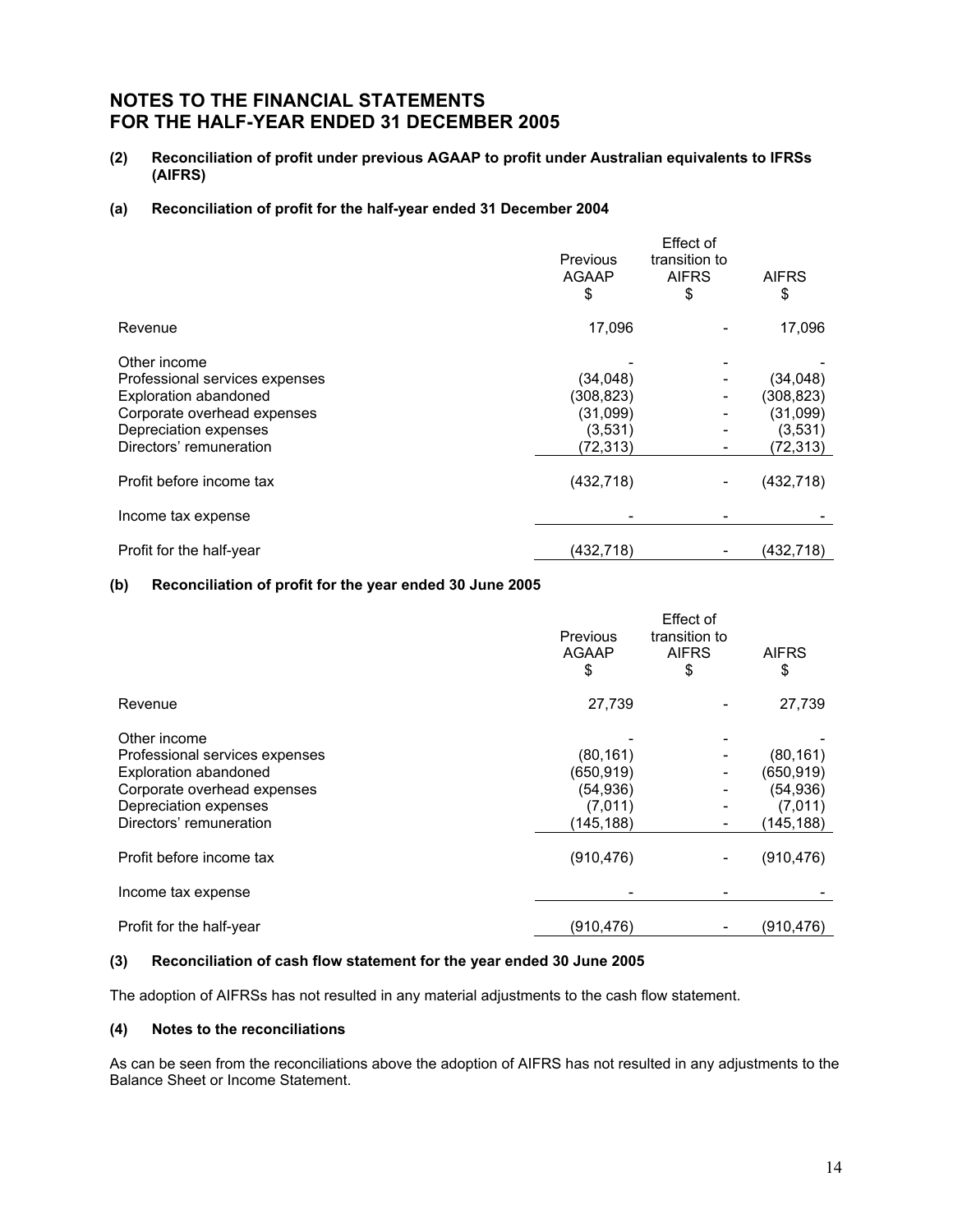## **DIRECTORS' DECLARATION**

The directors declare that the financial statements and notes set out on pages 1 to 14:

- (a) comply with Accounting Standards, the Corporations Regulations 2001 and other mandatory financial reporting requirements, and
- (b) give a true and fair view of the company's financial position as at 31 December 2005 and of its performance, as represented by the results of its operations and its cash flows, for the half-year ended on that date.

In the directors' opinion:

- (a) the financial statements and notes are in accordance with the Corporations Act 2001; and
- (b) there are reasonable grounds to believe that Lodestone Exploration Limited will be able to pay its debts as and when they become due and payable.

This declaration is made in accordance with a resolution of the directors.

John Mcawley

J L McCawley Director

Brisbane 21 February 2006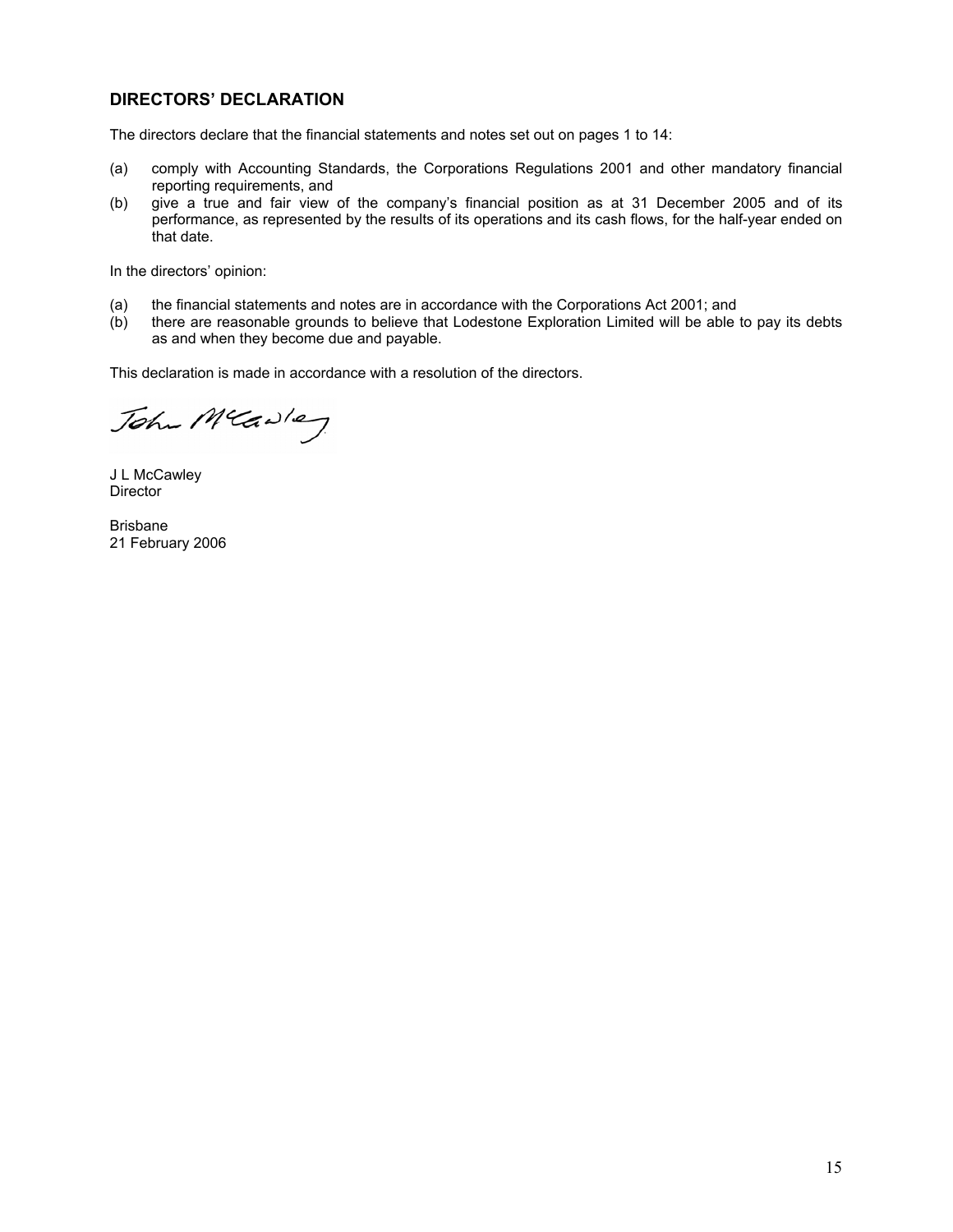

Level 21 300 Queen Street **Brisbane** Queensland 4000

Postal Address: GPO Box 35 Brisbane Old 4001 Brisbane<br>Australia

Tel: 07 3228 4000 Fax: 07 3221 6420

www.pitcher.com.au info@pitcherqld.com.au

AN INDEPENDENT MEMBER OF BAKER TILLY INTERNATIONAL - OFFICES THROUGHOUT THE WORLD

## **INDEPENDENT REVIEW REPORT TO THE MEMBERS OF LODESTONE EXPLORATION LIMITED**

### **Scope**

## *The Financial Report and Directors' responsibilities*

The financial report comprises the income statement, balance sheet, statement of changes in equity, cash flow statement, accompanying notes to the financial statements, and the Directors' declaration for Lodestone Exploration Limited ("the company") for the half-year ended 31 December 2005.

The Directors of the company are responsible for the preparation and true and fair presentation of the financial report in accordance with the Corporations Act 2001. This includes responsibility for the maintenance of adequate accounting records and internal controls that are designed to prevent and detect fraud and error, and for the accounting policies and accounting estimates inherent in the financial report.

## *Review Approach*

We have conducted an independent review of the financial report in order for the company to lodge the financial report with the Australian Securities & Investments Commission. Our review was conducted in accordance with Australian Auditing Standards applicable to review engagements. We performed procedures in order to state whether, on the basis of the procedures described, anything has come to our attention that would indicate that the financial report does not present fairly, in accordance with Accounting Standard AASB 134 : Interim Financial Reporting, other mandatory financial reporting requirements in Australia and the Corporations Act 2001, a view which is consistent with our understanding of the company's financial position, and performance as represented by the results of its operations and its cash flows.

Our review procedures were limited to:

- i) inquiries of the company's personnel of certain internal controls, transactions, significant accounting estimates and individual items; and
- ii) analytical procedures applied to financial data.